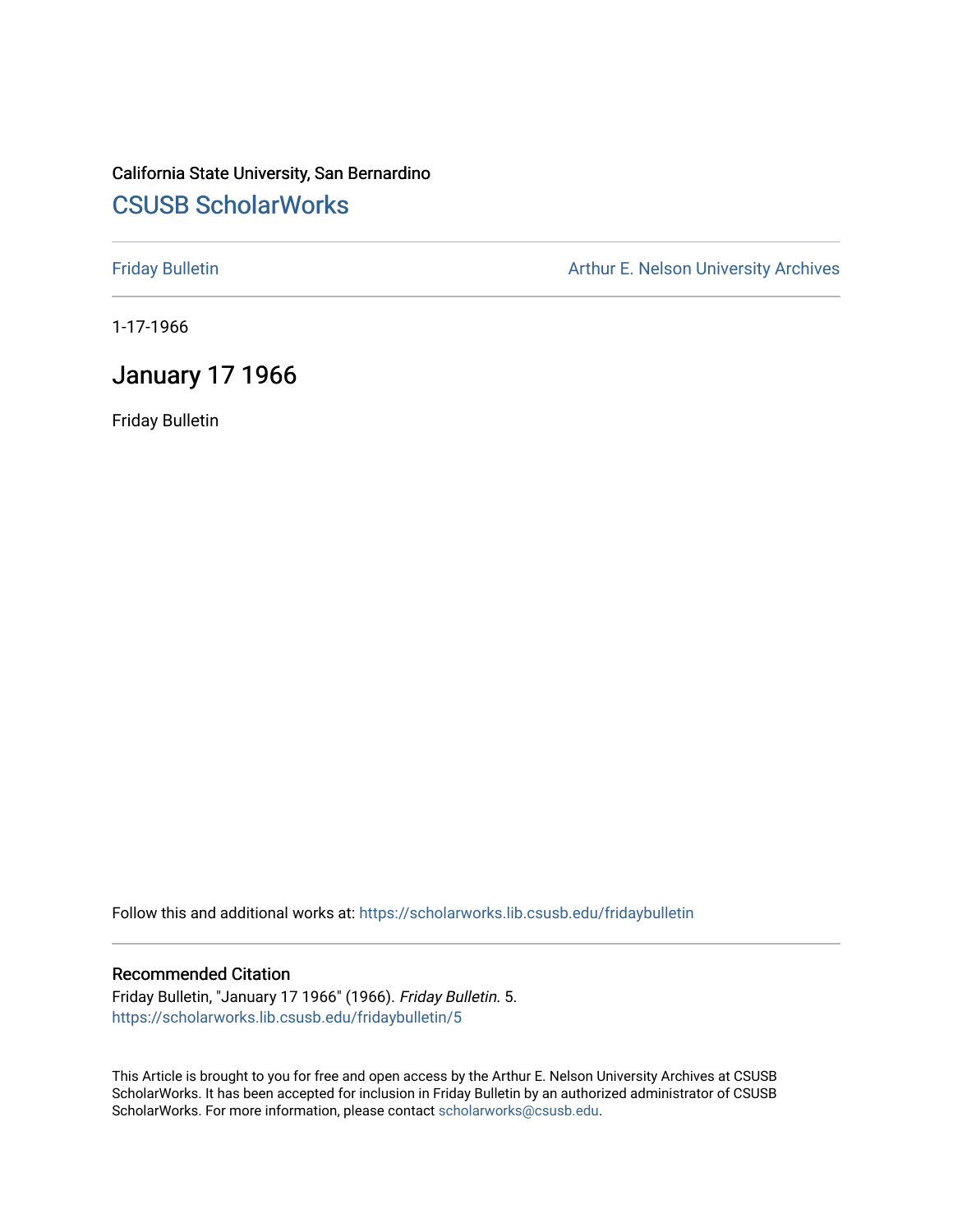# JAN 17 1966 C S C S Bulletin TAY January 17, 1966

Dr. Ralph H. Petrucci, faculty Fullbright advisor, has received an announcement concerning the SEATO Fellowship program for 1966-67. The Fellowships are intended for established scholars (students working for advanced degrees are not eligible) in all fields who wish to undertake from four to ten months of research, teaching or training in SEATO member countries on subjects relating to SEATO interests and objectives. Previous applicants who were hot selected for Fellowships may reapply. More detailed information is available from the brochure posted on the faculty bulletin board. Interested persons should write directly to the committee for application forms: Committee on International Exchange of Persons

Conference Board of Associated Research Councils 2101 Constitution Avenue, Washington D. C. 20418 The application deadline is February 15, 1966.

Dean Robert G. Fisk will speak tonight January 17th, at the third session of the Top Man Conference at the San Bernardino Uptown YMCA, sponsored by the Y's Men's Club.

Dr. Robert R. Roberts has been named vice-chairman of the "Great Decisions ... 1966" citizens committee serving San Bernardino and Riverside counties. The Committee is sponsored by the non-partisan, non-profit Foreign Policy Association in cooperation with University of California Extension. Informal discussion groups are being organized to talk about key foreign policy issues at eight weekly meetings in February and March. **\*\*\*\*\*\*\*\*** 

A high-level policy meeting described by its participants as "very encouraging" was held with Governor Brown by members of the Board of Trustees in Sacramento, January 5.

Present at the lengthy session along with the Governor and Trustees Albert J. Ruffo, George D. Hart, Theodore Meriam, Charles Luckman and Mrs. Philip Conley were Chancellor Glenn S. Dumke; Hale Champion, the state's director of finance; and Les Cohen, director of governmental affairs for the college system.

Capital Outlay and support budget needs for the Colleges were explained by the Trustees. Special emphasis was given to their recommendations for early action on faculty and staff salary increases. They also pointed out the immediate necessity for correcting pay lags in non-academic classifications of the clerical field. The Trustees' position on year-round operation was also discussed. The Governor and Mr. Champion both expressed full support for the plan to establish an office in Washington, D. C. to coordinate federal programs with the California State Colleges.

"Governor Brown was most impressed by the facts we presented, " Chancellor Dumke said. He reported, too, that Director of Finance Hale Champion would soon launch a major study of fringe benefits at both the University and the State Colleges. The Governor said he hoped the Colleges and their constituents would continue to develop public support for the needs of higher education because of the impact of education on the economy of the state.  $*********$ 

Mr. Jim Arabatzis, Bookstore Manager, has announced that as a service to students, staff and faculty, the bookstore is now selling postage stamps at cost.